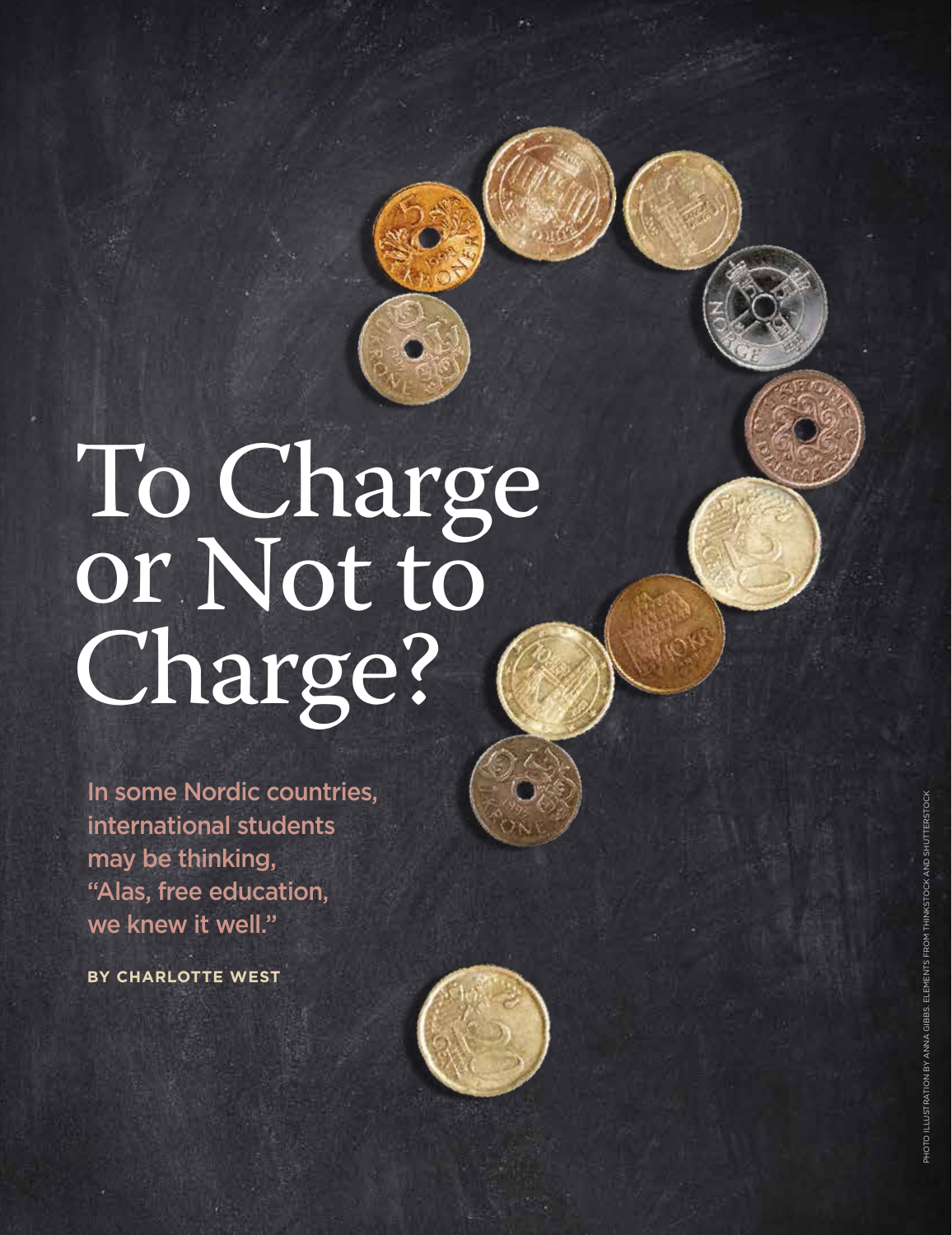# That Is Tuition.

**OVER THE LAST DECADE**, the question of whether or not to introduce tuition for international students from outside the European Union/European Economic Area<sup>1</sup> has been a hot topic in the Nordic countries, which have had a long history of offering tuition-free education through their comprehensive welfare states. Starting with Denmark in 2006, three of the Nordic countries have introduced tuition, whereas Iceland and Norway continue to offer tuition-free higher education for all, regardless of national origin. Finland introduced a trial tuition scheme for some programs and institutions in 2010, and Sweden has required non-EU students to pay tuition since fall 2011. While there is limited data from Finland, Denmark and Sweden both saw a dramatic drop in international enrollment immediately after the implementation of tuition schemes followed by a gradual recovery due to initiatives such as an increased number of scholarships and study grants.

The introduction of tuition in these countries has several implications for international student mobility and international student enrollment across the Nordic region. All of the Nordic countries offer full-degree programs where the language of instruction is English. In both Sweden and Denmark, the implementation of international tuition has significantly increased the administrative workload at individual institutions and has required them to rethink their marketing and recruitment strategies. An additional question is how competitive the region will be in the global international education market in comparison to countries such as the  $\frac{1}{20}$  recruitment strategies. An additional question is now com<br>in the global international education market in compariso:<br>United Kingdom, the Netherlands, and the United States.



**O** 

E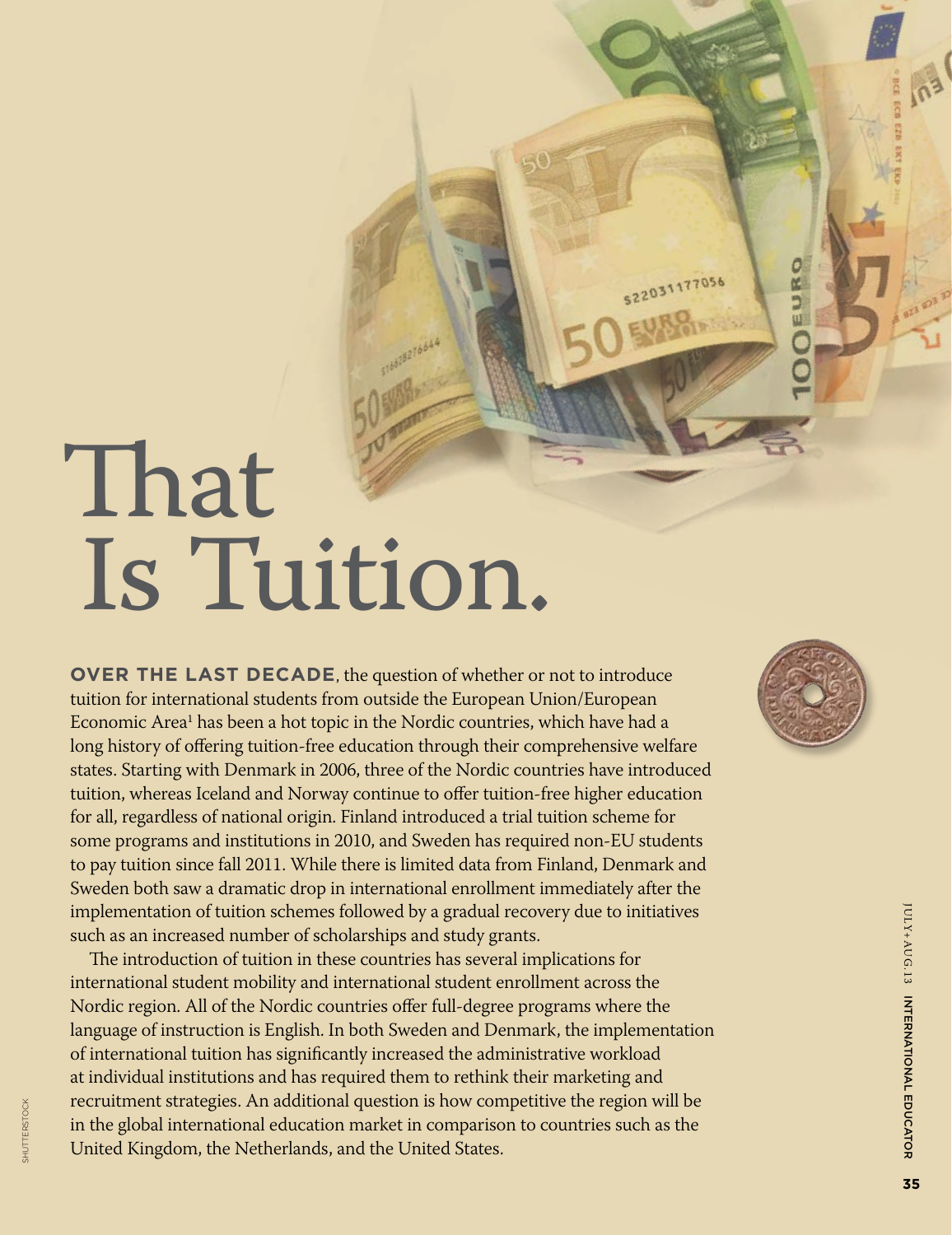

#### **Tuition for Non-EU Students**

According to the European Commission, it is up to individual EU member states to determine whether or not they charge tuition. However, students from other member states have the right to study and pay the same fees as local students. In other words, an Italian student who applies to study at a Dutch university would pay the same tuition as Dutch students. However, when it comes to what the EU refers to as "third-country students" —i.e., students from outside of the EU/ EEA—member states may charge whatever they like.

In European countries such as Ireland, the UK, and the Netherlands, the idea of charging higher tuition fees for international students from outside the EU/EEA is nothing new. The UK introduced tuition for non-EU students in 1980, while the Netherlands introduced similar fees in the mid 1990s. For example, for the 2012–2013 academic year, an EU/EEA citizen studying at University of Amsterdam would pay €1,771 for any level of full-time study, while a thirdcountry student would pay anywhere from €9,000 for a bachelor's in humanities to €12,000 for a master's in the natural sciences.<sup>2</sup>

Other countries, including Austria, France, and Germany, require domestic and international students alike to pay no or minimal fees and tuition for public higher education. The Nordic countries have had a long tradition of tuition-free higher education, as well as some of the highest rates of public spending on education in the world. However, in the last 5 to 10 years, several of the Nordic countries have introduced tuition for non-EU/EEA students, while continuing to offer free education to all their own and other EU/ EEA citizens. While Iceland and Norway do not charge tuition fees, Denmark was the first Nordic country to introduce a tuition scheme for non-EU/EEA students in 2006. Finland also began a five-year tuition pilot program in 2010, and Sweden followed suit in 2011. Exchange students were not affected by the introduction of tuition in the Nordic countries, nor are introduced similar fees in the mid 1990s. For example, dents in 2006. Finland also began a five-year tuition<br>for the 2012–2013 academic year, an EU/EEA citi-<br>gilot program in 2010, and Sweden followed suit in<br>**Students at** 

Students at Aalto<br>University in Finland.

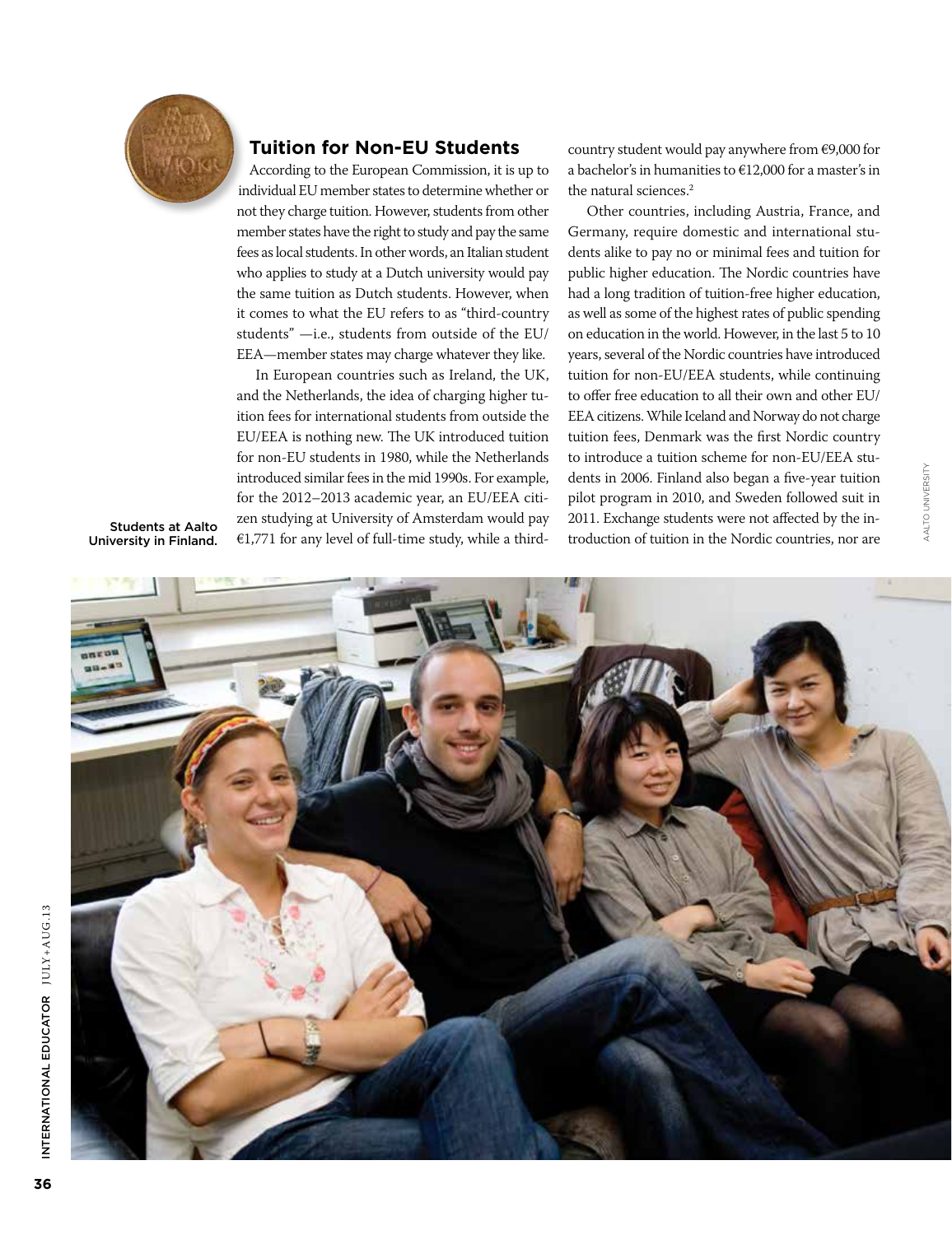non-EU/EEA citizens who are living in these countries for other reasons than to study required to pay tuition.

According to a recent report commissioned by the Nordic Council of Ministers, both Denmark and Sweden saw a major drop in enrollment of international students from non-EU/EEA countries followed by a gradual recovery.<sup>3</sup> The report questioned whether or not the region would be able to remain competitive in the face of global competition without a significant investment in scholarships at the national and institutional levels.

#### **The Impact of Tuition on International Student Mobility in Denmark**

Denmark is the Nordic country with the most experience in implementing tuition fees for international students. It is also the country where the impact of tuition is most evident as data can be examined over a number of years. Policy documents and government officials in both Finland and Sweden cited the Danish experience in their discussions about introducing tuition in their respective countries.

According to the Danish Parliament, tuition was introduced in part to prevent "...third countries [from] sending students to Danish universities with a view to the Danish government paying for their education in whole or in part." This decision has in turn primarily impacted students from non-EU/EEA countries. In terms of global student mobility, government officials, and university representatives in particular, have wondered if the introduction of tuition in Denmark and the other Nordic countries will make them less competitive in the global market. For non-EU/EEA students, tuition for full-degree programs, most in English, ranges from €6,200 to €13,100 per year depending on the subject and institution.

The Danish Ministry of Science, Innovation, and Education reports that in 2005, before the introduction of tuition, Denmark had 4,371 international students pursuing full-degree bachelor's and master's programs. Of these, 1,298 were from other Nordic countries, 1,478 from other EU/EEA countries, and 1,595 from outside of the EU/EEA. The next year, enrollment of the first two groups of students increased, while the number of non-EU/EEA students dropped to 1,053. Overall, international student enrollment in Denmark dropped to 4,143 in 2006. Between 2005 and 2011, however, the number of Nordic and other European students studying in Denmark has increased every year, from less than

3,000 in 2005 to almost 8,000 in 2011. After the initial shock in 2006, the numbers of students from outside of the EU/EEA gradually recovered to 1,674 in 2009, only to decrease slightly in 2010 and 2011.

While absolute numbers of non-European students have recovered and increased slightly from pre-tuition statistics, the overall demographics of Denmark's international student population have been altered significantly. In 2005 non-European students made up more than 36 percent of the total number of international students pursuing full-degrees in Denmark. In 2011 they accounted for 15 percent of the total international enrollment in degree programs. Exchange students were not included in government statistics as they were unaffected by the introduction of tuition.

**In 2005 non-European students made up more than 36 percent of the total number of international students pursuing full-degrees in Denmark. In 2011 they accounted for 15 percent of the total.**

In Denmark the majority of the decline was due to a drop-off in the number of students from Asia, particularly among Indian and Chinese students. There has also been decreased enrollment among European students from outside the EU/EEA and South Americans. At the same time, the number of African and North American students has increased. The increase in students from Africa, primarily Cameroon and Ethiopia, is attributed partly to a scholarship scheme through DANIDA, a development cooperation agency under the Ministry of Science, Innovation, and Education.

According to the Ministry, the Danish parliament implemented a scholarship fund to finance studies for the best students from non-EU/EEA countries in conjunction with the introduction of tuition. This scholarship fund was allocated the same amount of money that was estimated would be saved through the introduction of tuition fees. This funding has helped to continually attract talented international students from non-EU/EEA countries, according to the Ministry.

Total state funding for scholarships at universities, vocational institutions, and university colleges increased from just over US \$5 million in 2006 to US \$14 million in 2011. Institutions may also elect to

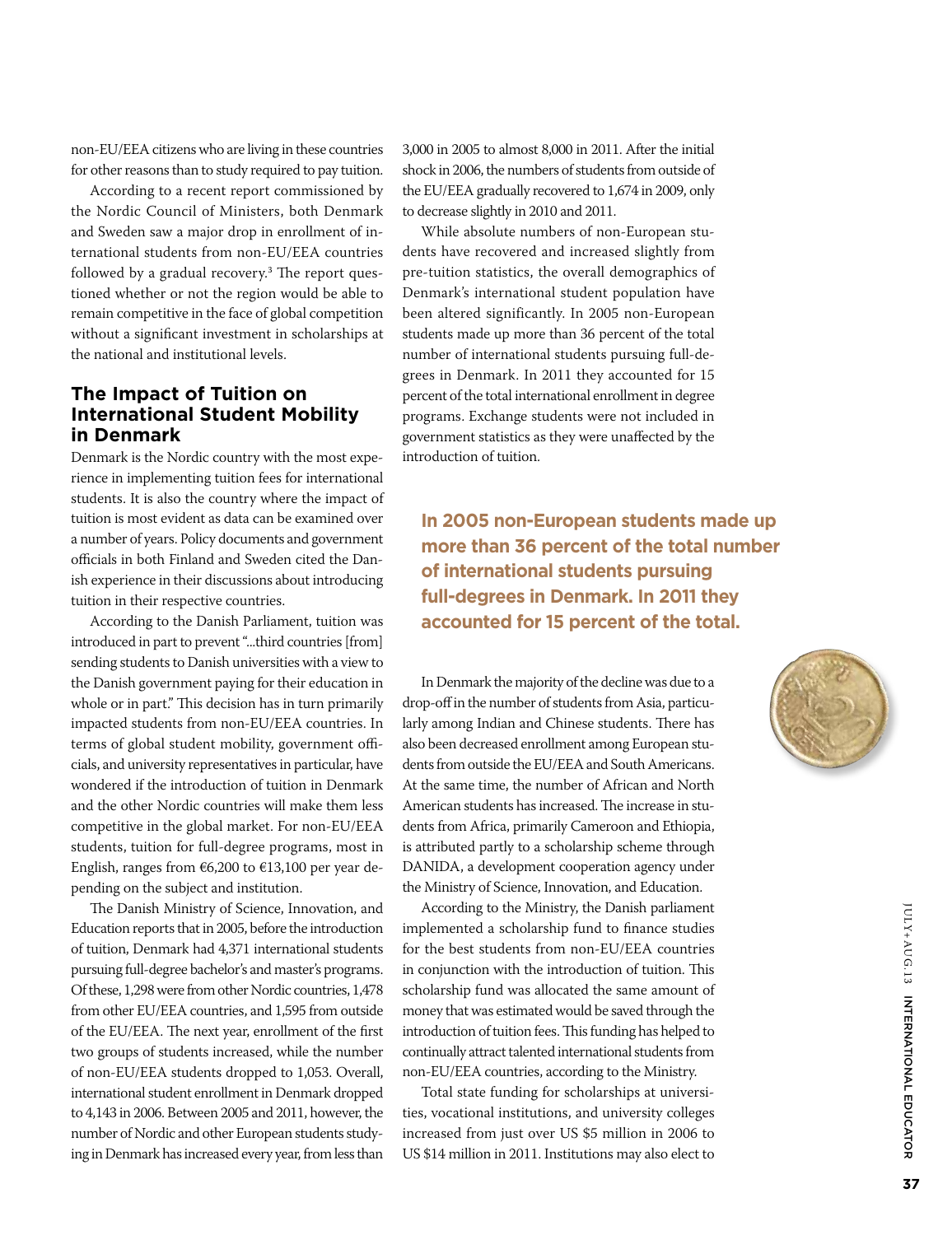

## **The Impact of Tuition Rising in the United Kingdom**

Martin 28

#### **IN NOVEMBER 2010** the British

government announced that universities in the UK would be allowed to charge tuition fees of up to £9,000, almost tripling the previous tuition cap, starting in autumn 2012. According to media reports, the majority of universities in England and Wales elected to charge the maximum amount. Among those institutions that did not initially raise fees, several have outlined their plans to increase tuition in autumn 2013. The tuition hike applied to both UK and European Union (EU) students studying in England and Wales. At Scottish universities, however, students from Scotland and European Union countries pay much lower tuition, or none at all, while English and Welsh students are subject to fees of up to £9,000. *The Guardian* also reported that the Welsh government would pay fees above £3,465 for Welsh students attending UK institutions, while fees for students from Northern Ireland were also capped at £3,465. 5

According to a 2013 report from the Higher Education Funding Council (HEFC) for England, there was a decline of 12 percent in UK and EU full-time undergraduate enrolled at universities and colleges in England, compared to 2011–12 and 9 percent in 2010–11. Wales and Northern Ireland saw more modest declines, while Scotland was the only country in the UK to maintain relatively stable numbers of university applications for 2012–13. For the entire UK, there was a decrease of 9.3 percent of applicants from other EU countries. 6

"The first year after the introduction of fees was inevitably going to see a decline in numbers going to university. This is primarily because students who would ordinarily have taken a gap year between school and university simply could not justify the trebling of tuition fees that would result from such a decision. As we are now in a situation where tuition fees are unavoidable, the number of students going to university has rebounded a little," says Mark Huntington, managing director and founder of A Star Future, an advisory service that provides information on international higher education opportunities to British students.

Almost a year after the tuition fees were first introduced, UK and EU applications to English institutions have risen in 2013–14, according to the undergraduate applications service UCAS. The latest figures indicate that EU applications for 2013–14 are up 3.8 percent from 2012 as of April 2013.

There has been some evidence that UK students are increasingly looking abroad for degree options as a result of the tuition increase. Institutions in countries like Ireland, Sweden, and the Netherlands have reported increases in enrollment of UK students. The University of Groningen, for instance, reported 80 applicants from the UK for 2012–13 compared to 40 the year before. Marketing Coordinator Jessica Winters says they are expecting even more applicants next year.

Experts and students suggest that while the tuition increase might not be the sole reason that UK students are increasingly looking abroad, it has been one factor in the decision making process. "The increase in fees is definitely encouraging more students to investigate their options abroad and now that they are actually considering these options, many students are finding that they offer different (and for them, better) outcomes than UK higher education," Huntington explains.

This is confirmed by British students who have chosen to pursue a degree outside of the UK. Amy Beales, a UK undergraduate studying international law at University of Groningen, says she had already been considering studying in the Netherlands prior to the tuition increase. The initial appeal of studying abroad was the law program at UG, but the tuition hike helped her make the final decision.

"I think if the tuition fees had been cheaper I probably would have stayed in the UK. Moving away for university is a step away from your comfort zone as it is, let alone moving to another country! The tuition fees gave me the push I needed to grasp an opportunity presented to me that normally I would be too scared to take," she says.

thinkstock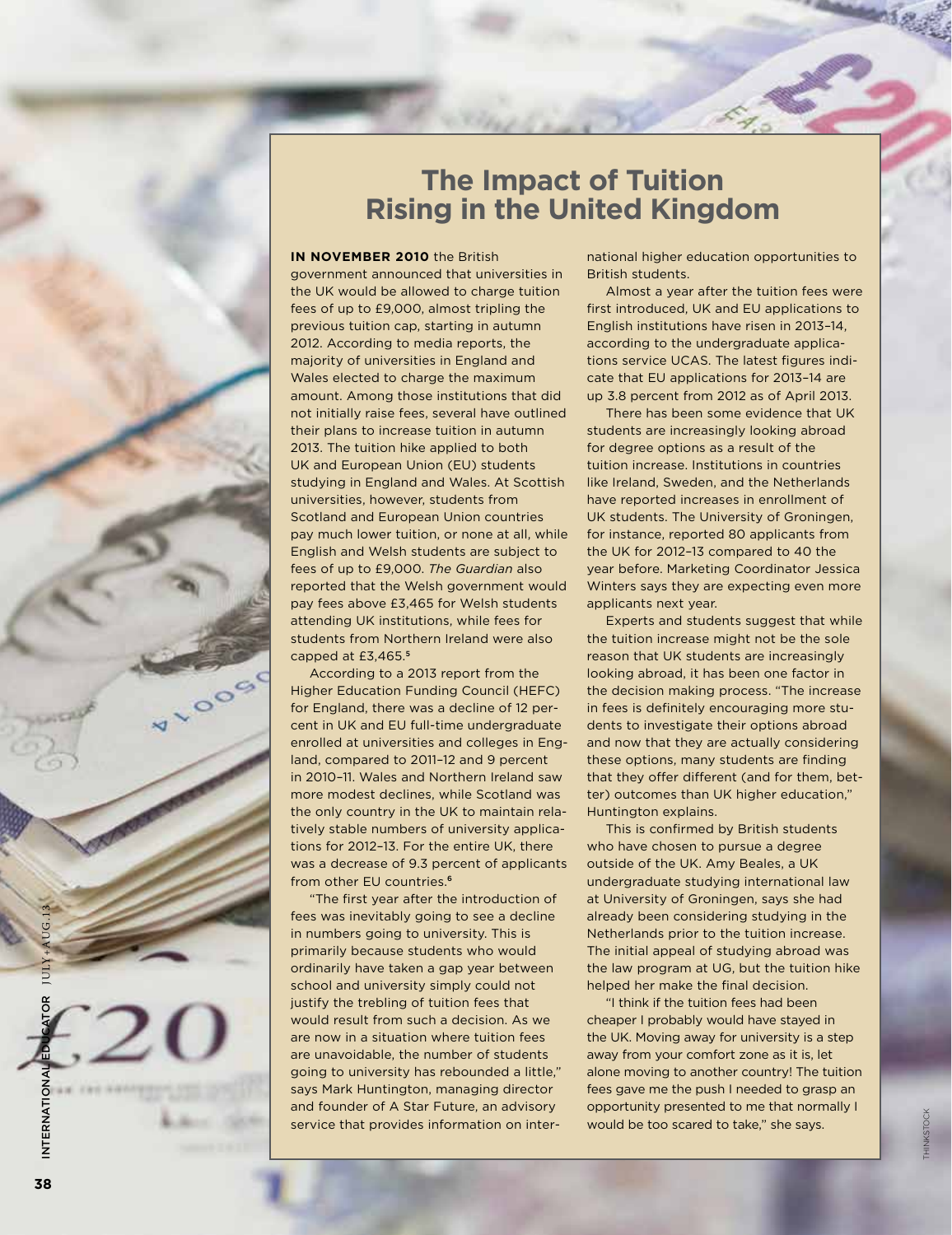create their own scholarships or seek funding from the private sector. Institutions primarily use the tuition fees charged to cover the cost of the education. If the institutions charge more than the cost, they can use these funds to create more scholarships for other non-EU/EEA students.

According to a recent report from the Nordic Council of Ministers, Danish universities feel there is still too little funding for scholarships for non-EU/ EEA students despite the government scholarship scheme.<sup>4</sup> They find it difficult to compete internationally, as universities in other European countries receive direct support from the state for any student, regardless of national origin, attending their institution.

Copenhagen Business School (CBS), however, reports that although they had an initial decrease in international enrollment after tuition was introduced, their numbers are back up to the same level of eligible applications as previously. According to Janie Huus Tange, CBS director of international marketing and recruitment, they have not done anything in particular to increase the number of fee-paying applicants. In addition to introducing an application fee to ensure only eligible students apply, they have also worked with networks to increase exchange students (who are except from international tuition). "We are happy with the numbers we are receiving now," she says.

In contrast with the findings of the report, she believes the introduction of tuition has actually increased their competitiveness. "We are getting more eligible applicants now, which is very good administration wise. We are happy that we do not get several hundred applications from students who do not full fill the basic requirements. Furthermore the fact that we have been the only Scandinavian country to charge tuition fee has given us a unique selling point—it's not necessarily better because it's free."

In 2007 Denmark also launched a national strategy for promoting the country as an attractive study destination, with the aim of increasing the appeal of Danish higher education to international students and researchers as well as enhancing the quality of Danish institutions. Along with the new strategy, a marketing unit at CIRIUS, an agency under the Danish Ministry of Science, was established to promote Danish higher education abroad. Their activities have included the development of a national education brand, participation in traditional recruitment activities like education fairs, and targeted events focused on the relationship between Danish education and Danish business.

#### **A Tuition Trial Program in Finland**

In 2010 as part of a larger reform of its university system, Finland introduced a pilot program for tuition fees, which is to run until 2014. During the trial period, universities and technical institutions (polytechnics) can decide whether or not they want to participate. Most institutions decided to try it with select programs that were the most likely to attract foreign students. As a result, some programs in Finland currently charge tuition—ranging from €5,000 to €12,000 per year—while others do not. Around 40 of the nearly 400 programs eligible are currently charging tuition. Only master's level programs taught in English are eligible for the pilot program, and participating institutions must also offer a scholarship scheme. The study by the Nordic Council of Ministers found that Finnish universities differ widely in how they manage and fund their scholarship programs.

**In 2010 as part of a larger reform of its university system, Finland introduced a pilot program for tuition fees, which is to run until 2014.**

Given the limited number of universities and programs participating in the trial, there is not enough data to estimate the overall impact that permanently implementing tuition would have on international student enrollment, particularly of non-EU/EEA students, in Finland.

According to the Ministry of Education, fees were charged to 110 students in 2011. More than 80 per cent of the students paying tuition fees are studying at Aalto University or at the Lappeenranta University of Technology. The majority of students who did pay tuition received a grant from their higher education institution or the Erasmus Mundus program that covered tuition either in full or partially. Some grants also offered a living stipend. Higher education institutions award grants primarily based on academic achievement. The largest groups of students paying tuition come from China, Pakistan, Russia, and Iran.

Aalto University, for instance, charges tuition fees in nine of its more than a hundred programs offered in English. According to Eva-Lena Wakonen, planning officer for Aalto's scholarship programs, Finnish national legislation requires them to offer scholarships to students who are required to pay tuition



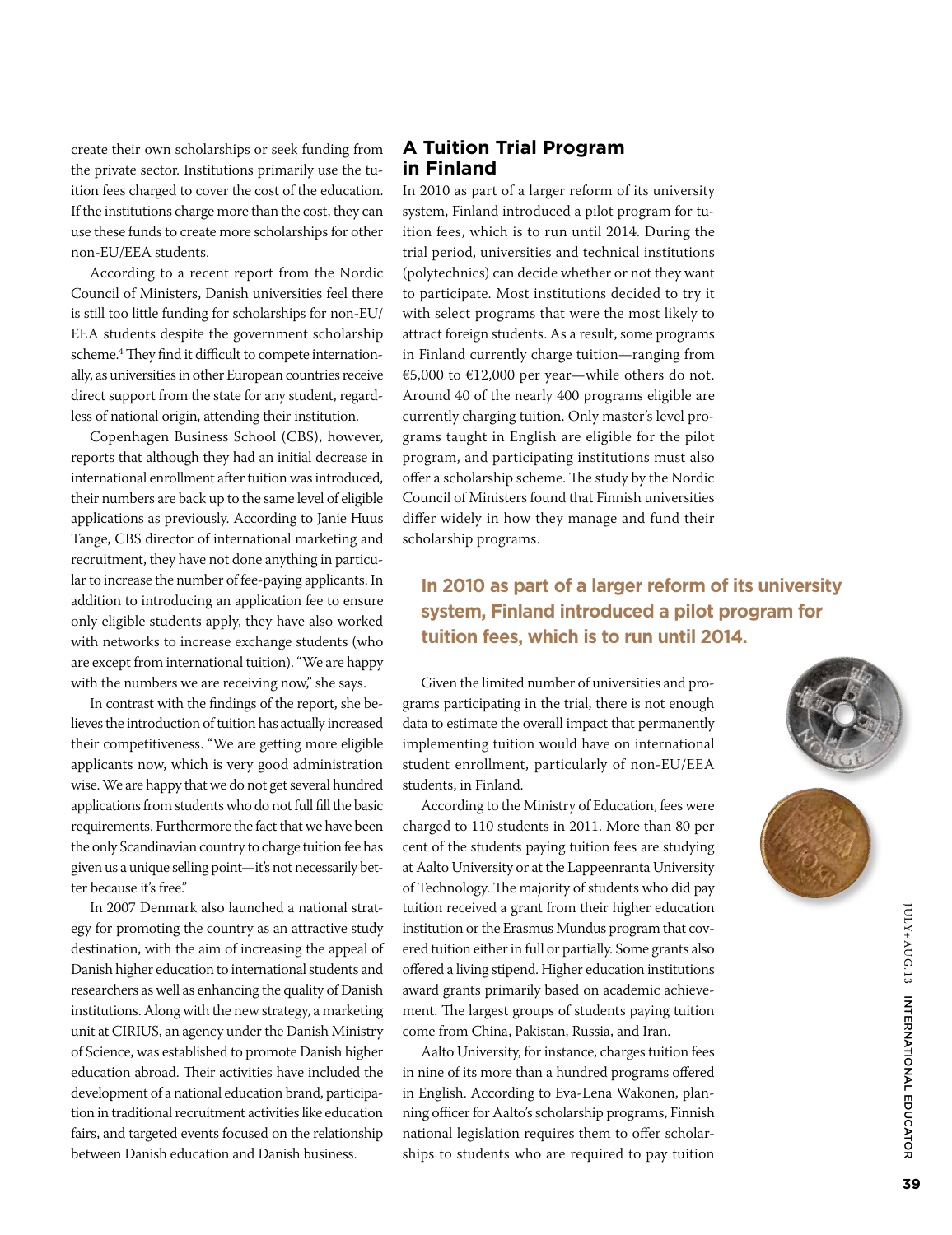fees. They offer three categories of scholarships and a fourth category of no scholarship. For a few students, they offer a full tuition waiver and cover €8,000 in living expenses. Others receive a full tuition waiver but no living stipend, and others receive a 50 percent tuition waiver (€4,000). Very few students have actually been required to pay tuition, and Wakonen says it's still too early to assess the long-term impact.

### **Sweden experienced an even greater decline than Denmark in enrollment of non-EU/EEA students following the introduction of tuition in 2011.**



"The decision on introducing tuition fees as a permanent feature in the Finnish education system is political. Due to the political nature of the decision Aalto University has not taken a stand for or against tuition fees. The university has found the tuition fee trial as an important and useful way to gain both knowledge and experience of tuition fees," she says.

Marjo Posti, international coordinator at University of Helsinki, concurs with Wakonen's assessment in that the tuition trial has been useful to gain experience but it is difficult to assess the potential impact. The University of Helsinki introduced tuition for two courses in its Erasmus Mundus master's programs, and has so far had six fee-paying students in 2012. Income from the tuition fees has been spent on courses, students' thesis preparation and program administration.

Posti adds that the limited nature of the trial at their institution has been due to the fact that the national student union has resisted the implementation of tuition for international students, as it is seen as potentially leading to tuition for domestic students.

"The National Union of University Students is a strong player in university politics and it resists actively all tuition fees and the experiment. This resistance is evident both nationally and in individual universities and their student unions," Posti says.

#### **Tuition-Free Education Remains in Norway**

Norway has elected to continue a tradition of tuitionfree education. The current government is committed to maintaining this principle.

According to Rolf Larsen, deputy director general at the Norwegian Ministry of Education and Research, international students are seen as contributing more than revenue to Norwegian society and higher education. **"**The Norwegian perspective is also that foreign students are a value to our higher education system, in accordance with our policies for internationalizaton of education, in the sense that they contribute with a different approach and new perspectives in our education system," he says.

He also said that between 2009 and 2011, there was almost a 50 percent increase in the number of applications from foreign students to master's programs, primarily those taught in English.

 "In 2012 there were about 8,100 foreign students at Norwegian higher education institutions from countries outside EU/EEA. This number has increased by about 1,000 since Sweden introduced a fee for foreign students," Larsen says.

The introduction of tuition in Denmark and Sweden may have boosted international enrollment in Norway, but Larsen cautions that it's hard to substantiate a direct effect as many of these students may be in Norway for other reasons besides studying, such as family connections, marriage, employment, or refugee status.

### **Tuition and International Student Mobility in Sweden**

Sweden introduced tuition for non-EU/EEA students in 2011. The rationale for the Swedish Parliament to introduce tuition for international students was that the Swedish education system must, above all, meet the demand for higher education among Swedish citizens. According to the Nordic Council of Ministers, the intention was also that Swedish universities should compete on equal terms with universities in other countries and attract students on the basis of a high quality—rather than free—education.

Sweden experienced an even greater decline than Denmark in enrollment of non-EU/EEA students following the introduction of tuition in 2011. According to the Swedish National Agency for Higher Education, the overall number of new international student enrollments dropped by a third between 2010 and 2011 from 22,100 to 14,700. The decline is largely attributed to students from non-European countries that are not part of an organized exchange program. Overall, there was a 79 percent decline in the number of non-EU/EEA students following the introduction of tuition fees. Based on steady growth since the initial drop, the Nordic Council of Ministers estimates that the number of non-EU/EEA students enrolled at Swedish universities will reach around 50 percent of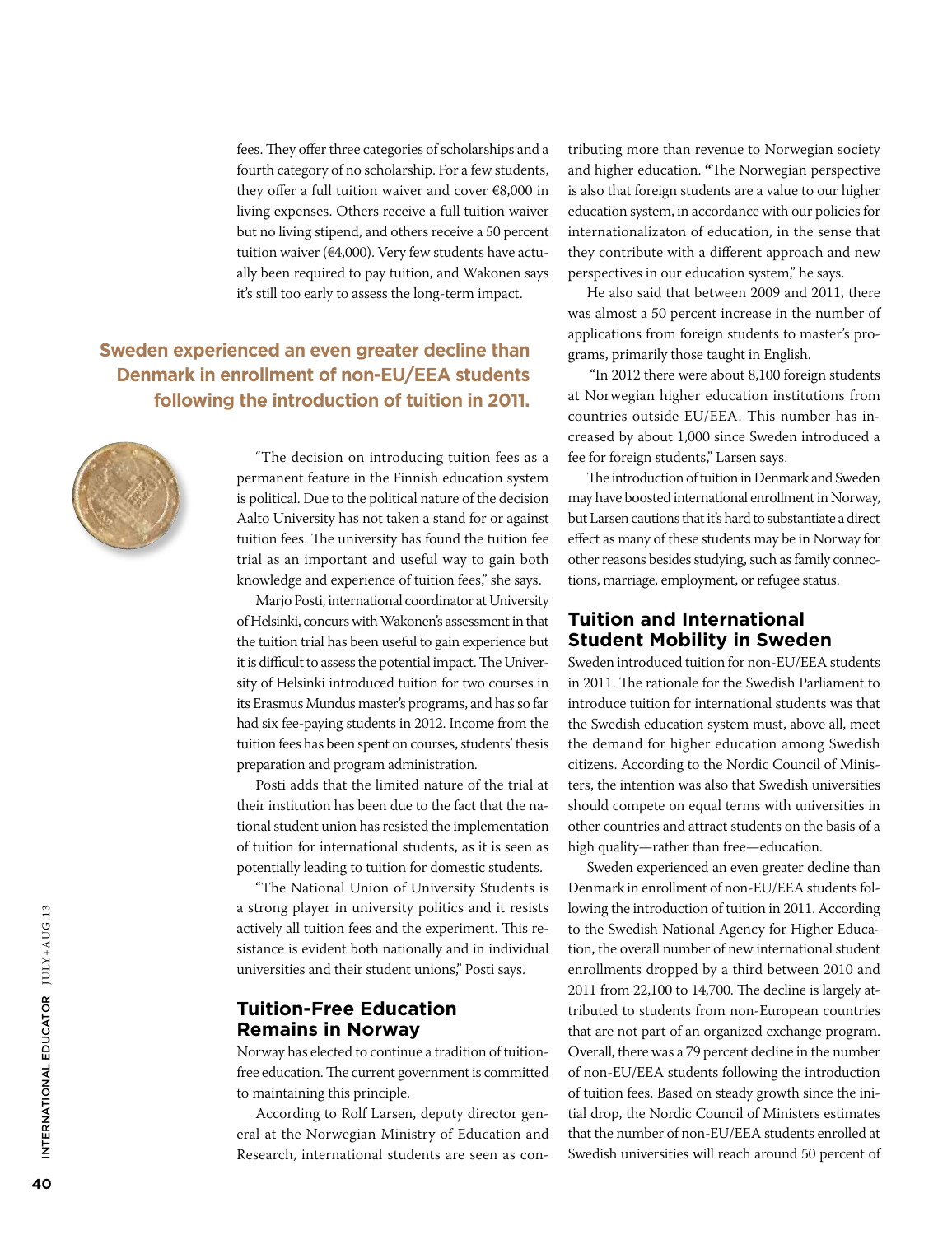the level before the fees were introduced. As in Denmark, Sweden saw the biggest drop in the number of non-EU/EEA students coming from Asia, in particular Pakistan, Nepal, and Bangladesh. Tuition for non-EU/ EEA students ranges from €6,500 to €15,000 per year.

According to Tuula Kuosmanen, director of the Admissions and Student Information Department at the Swedish Council for Higher Education, the introduction of tuition has impacted both undergraduate (bachelor's level) and graduate (master's level) enrollment, but the doctoral level is exempt from international tuition.

In 2011 international students accounted for 37 percent of all new PhD students in Sweden, according to the Swedish National Agency for Higher Education. As of 2015, many Swedish universities are preparing to employ all PhD students from 2015, changing from the current system in which doctoral students receive a variety of funding sources. Kuosmanen added that universities anticipate difficulties recruiting doctoral students in the future in light of decline at the bachelor's and master's levels as many

of their current candidates have previously completed bachelor's and master's degrees in Sweden.

As part of the reform, the government introduced several new scholarships for international students and significantly invested in additional marketing efforts.

"The funding for the marketing of Sweden as a study destination was doubled with the introduction of tuition fees. The government also launched two new scholarship programs, one of which is handled by the Swedish Institute (SI). Today the Swedish government appropriates approximately US \$28 million annually for scholarships for international students," says Niklas Tranaeus, marketing manager at the Swedish Institute.

Ivan Walulya, a Ugandan studying computer systems and networks at Chalmers University of Technology in Gothenburg, is one of the recipients of an SI scholarship. After having lived in Sweden for two years, he finds it to be a good academic destination, but admits that without the scholarship, he wouldn't have chosen to study in Sweden. He outlined several of the disadvantages that Sweden and the other Nordic countries face in the context of the global international

Students head to classes at Lund University campus

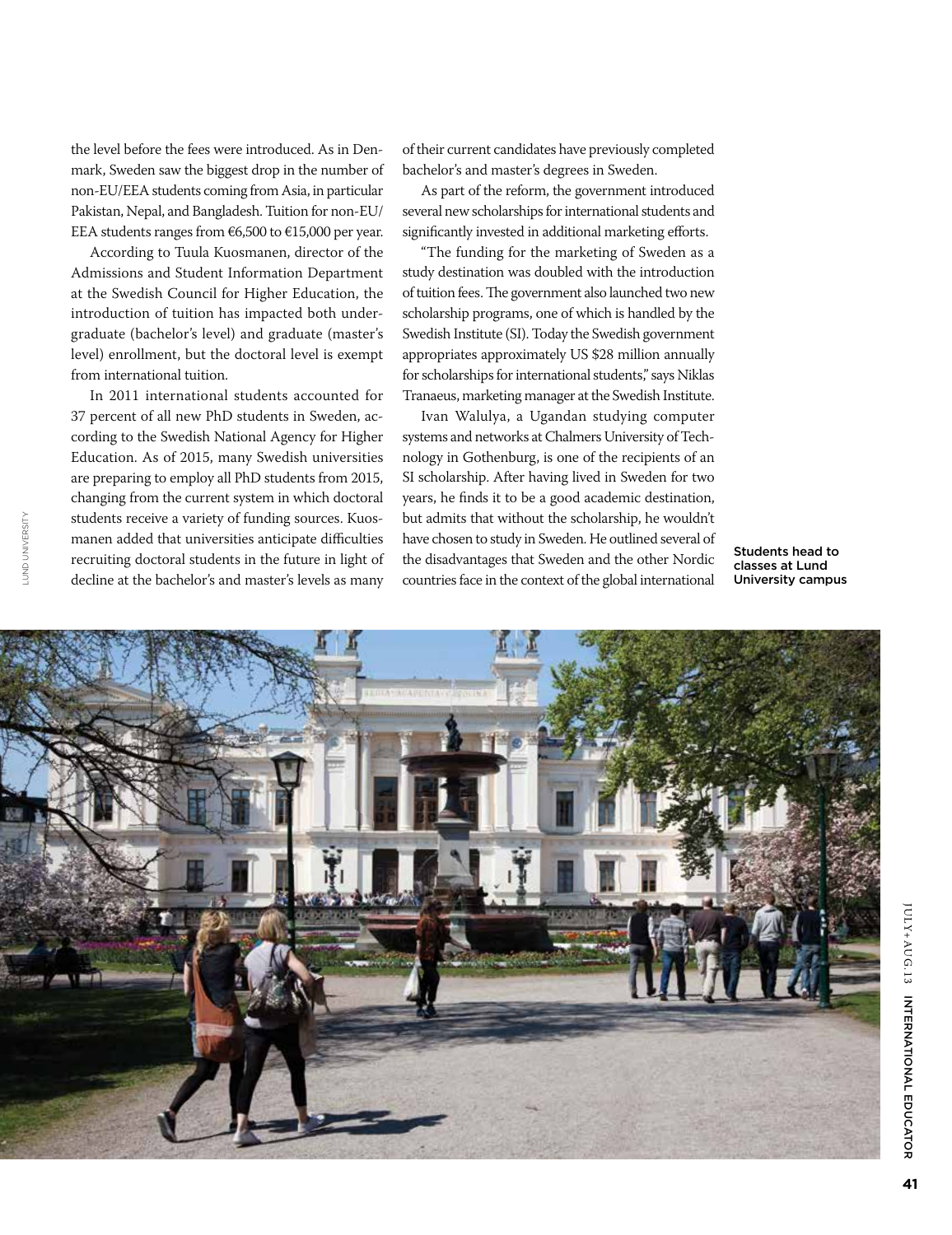education market: "The tuition fees are higher or almost the same as schools in places with a lower cost of living for students and thus making student life cheaper in the long run. Canada is one such place."

Pembayun Sekaringtyas, an Indonesian student pursuing a master's in urban and regional planning at Stockholm University, says the only Indonesian students to come to Sweden in 2011 were either exchange students or Erasmus Mundus scholarship holders. After the Swedish Institute included Indonesia in its list of countries eligible to receive a scholarship, there have been eight new Indonesian students who came to Sweden to study for a full bachelor's or master's degree. "If I didn't get a scholarship from Swedish Institute, I wouldn't afford to study at Stockholm University because the living cost and tuition fee are very high," Sekaringtyas says.

Tranaeus adds that the introduction of tuition put Sweden directly into the fray of the global education market. "Swedish institutions are now competing directly with institutions in the most popular destinations (i.e., the United States, the United Kingdom, and Australia, etc.). In some respects Swedish institutions have had to adopt a more market-oriented

approach, which has entailed organizational changes in order to coordinate international recruitment in the institution. There is also a greater awareness of brand value and the importance of working with alumni," he explains.

#### **Increased Focus on Recruiting**

The introduction of tuition has impacted Swedish institutions differently, including where they are focusing their international recruitment efforts. "Some have chosen to focus on student exchange and some recruitment within the European Union, while others have global recruitment strategies. It is important to stress, however, that Swedish institutions do not see international students as a means to make profits. The purpose of international recruitment is essentially to maintain a global student body on campus," Tranaeus says.

Lund University in the south of Sweden has been one of the institutions most active in terms of bolstering their international student recruitment efforts. Their enrollment of non-EU students went down from around 600 new students in 2010 to 200 new in 2011 and around 230 in 2012. Around 99.5 percent of non-EU students are studying in English in one of the 100

courtesy of ivan

COURTESY OF IVAN WALULYA

walulya